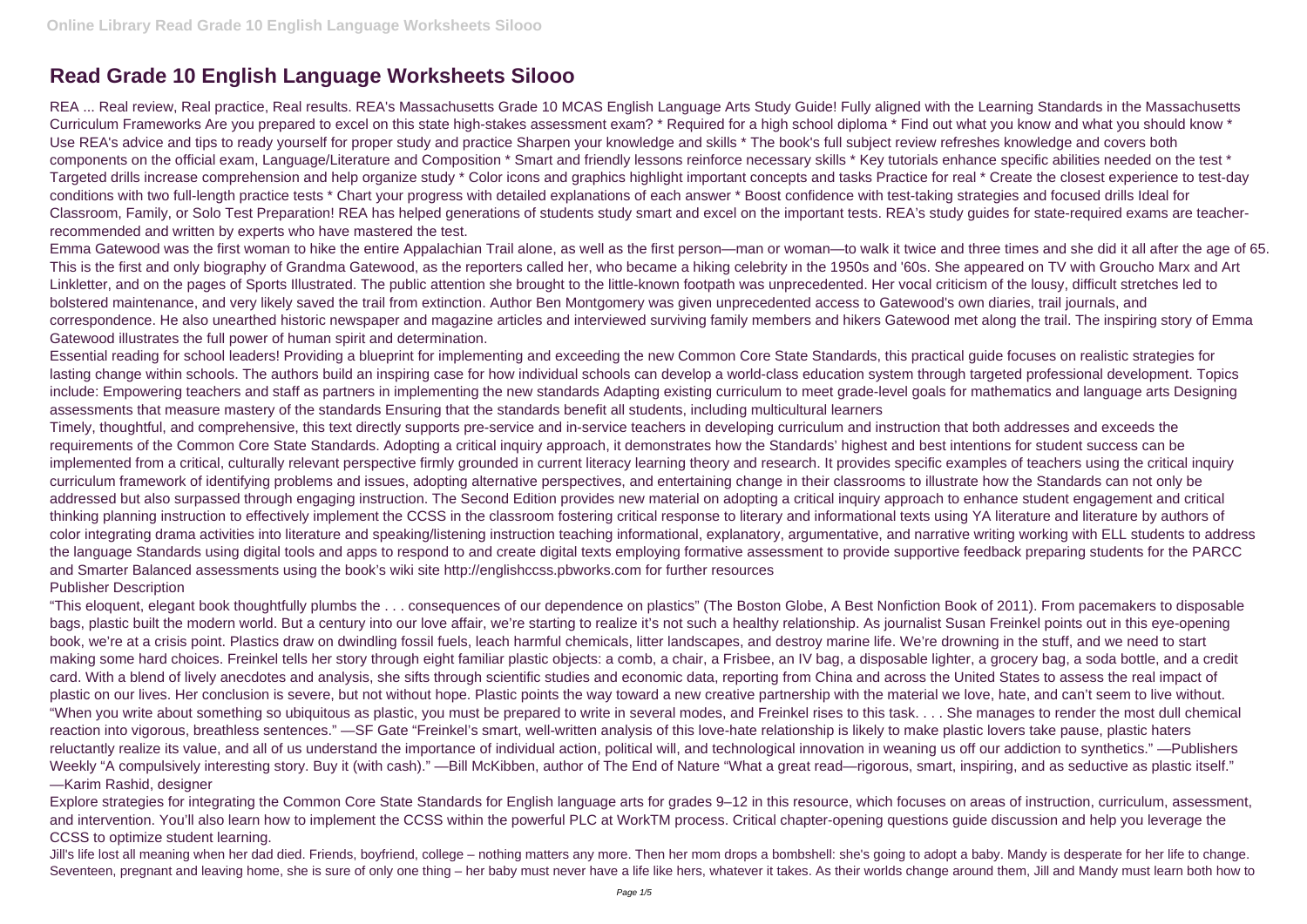hold on and how to let go, finding that nothing is as easy - or as difficult - as it seems. Heart-achingly beautiful, moving and funny. How to Save a Life has been named a Publishers Weekly Best Book of 2011, a School Library Journal Best Book of 2011 and an American Library Assocation 2012 Top Ten Best Fiction for Young Adults. "A rich tapestry of love and survival that will resonate with even the most cynical readers." - Booklist

In Teaching English Language Learners through Technology, the authors explore the use of computers/technology as a pedagogical tool to aid in the appropriate instruction of ELLs across all content areas. The special focus of this book is on the informed use of various technologies and software programs that can specifically aid ELLs. Strategies are also provided for varying levels of access--whether teachers teach in a one computer classroom, have access to multiple computers, or have the ability to go into a computer lab at their school. A fully annotated list of web and print resources completes the volume, making this a valuable reference to help teachers harness the power of computer-assisted technologies in meeting the challenges of including all learners in effective instruction. Smart implementation of the Common Core State Standards requires both an overall understanding of the standards and a grasp of their implications for planning, teaching, and learning. This Quick-Start Guide provides a succinct, all-in-one look at \* The content, structure, terminology, and emphases of the Common Core standards for English language arts and literacy at the high school level. \* The meaning of the individual standards within the four ELA strands—Reading, Writing, Speaking and Listening, and Language. \* How the standards connect across strands, grade bands, and content areas to help students develop the communication and analytical skills essential for college and career readiness. \* The areas of the ELA standards that represent the most significant changes to business as usual. Here, teachers and school leaders will find information they need to begin adapting their practices to ensure all students master the new and challenging material the standards present. A practical lesson planning process to use with the Common Core, based on Classroom Instruction That Works, 2nd Ed., is included, along with three sample lessons, LEARN THE ESSENTIALS OF THE COMMON CORE The gradelevel and subject-specific Quick-Start Guides in the Understanding the Common Core Standards series, edited by John Kendall, are designed to help school leaders and school staffs turn Common Core standards into coherent, content-rich curriculum and effective, classroom-level lessons.

Teaching English Language Learners: Content and Language in Middle and Secondary Mainstream Classrooms is a user-friendly guide for planning, implementing, and assessing high-level, content-area instruction for English Language Learners. Starting with an overview of second language acquisition and the cultural variables that impact teaching and learning, this text goes on to detail planning strategies, units and lessons in the subject areas where it is most difficult to shelter content and scaffold language skills: middle and secondary Math, English Language Arts, History, and Science. Teaching English Language Learners will leave preservice teachers with a foundational understanding of how to purposefully structure, build, and present effective lessons for English Language Learners in these mainstream, content-area courses.

Marvelous English Essays (original year of copyright -2012) The hardest part of understanding either mother tongue or a foreign language is to express our opinions in that language. We need clear ideas and the most appropriate words for an impressive piece of writing. As a teacher, Prof. Virdi found several students very dissatisfied with essay material available to them either in books or on internet. He wrote several essays to help them pass their exams and they showed marvelous results. Mr Virdi has delved very-very deep into English for a long time before bringing out this book. These essays are so touching and convincing that readers cannot help feeling satiation. Prof. Virdi is highly educated, well-read and so confident about the standard of the contents in his book that he has put \$10,000 on stake to show and prove any other book better than this one. He is sure that after going through this book, readers will have hundreds of fresh ideas and will be compelled to feel -East or West, Prof. Avtar S virdi is the best. Just try this! For any sort of feedback, please call the author @ 1-604-725-3340 or email:andyavtar1@yahoo.co.uk

If Students Need to Know It, It's in This Book This book develops the English and language arts skills of seventh graders. It fosters skill mastery that helps them succeed both in school and on the Massachusetts Comprehensive Assessment System (MCAS). Why The Princeton Review? We have more than 20 years of experience helping students master the skills needed to excel on standardized tests. Each year we help more than 2 million students score higher and earn better grades. We Know the Massachusetts Comprehensive Assessment System Our experts at The Princeton Review have analyzed the MCAS, and this book provides the most up-to-date, thoroughly researched information possible. We break down the test into its individual skills to familiarize students with the test's structure while increasing their overall skill level. We Get Results We know what it takes to succeed in the classroom and on tests. This book includes strategies that are proven to improve student performance. We provide • content review based on Massachusetts standards and objectives • detailed lessons, complete with skill-specific activities • 2 complete practice MCAS English language arts tests. Read the story that has inspired millions The desert, I remember. The shrieking hyenas, I remember...I remember playing soccer with rocks, and a strange man telling me and my brother Tewolde that we had to go on a trip and Tewolde refusing to go. The man took out a piece of gum and Tewolde happily traded it for his homeland.... So begins the remarkable true story of a young boy's journey from civil war in east Africa to a refugee camp in Sudan, to a childhood on welfare in an affluent American suburb, and eventually to a full-tuition scholarship at Harvard University. Following his father's advice to "treat all people-even the most unsightly beetles-as though they were angels sent from heaven," Mawi overcomes the challenges of language barriers, cultural differences, racial prejudice, and financial disadvantage to build a fulfilling, successful life for himself in his new home. Of Beetles and Angels is at once a harrowing survival story and a compelling examination of the refugee experience. With hundreds of thousands of copies sold since its initial publication, the unforgettable memoir continues to touch and inspire readers. This special fifteenth anniversary edition features bonus materials, including a new introduction and afterword by the author. \*please note the updated anniversary edition will be released in June. Orders placed before that edition is available will receive the current paperback\* Avoid "analysis paralysis" and just get started! The Milken Award-winning educator and author of Using Power Standards to Build an Aligned Curriculum shows how to implement the new Common Core State Standards. This book outlines his proven process for building a guaranteed and viable local curriculum based on the CCSS, and includes: A system for creating local standards from the CCSS Methods for connecting the common, formative assessments to quarterly instructional objectives Ways to scaffold learning expectations Readers will find helpful charts and graphs plus access to Internet-based software for mapping the CCSS to classroom instruction.

Inhaltsangabe:Introduction: In Germany, education matters lie within the scope of each of the 16 German federal states. Consequently, there is no unique educational system which is valid for the entire Federal Republic of Germany, but 16 individual ones. However, a German-wide basic framework, including regulations about the compulsory school attendance for instance, does exist. The duration of compulsory schooling until passing the Abitur at the Gymnasium, however, is not regulated by this framework, but belongs to the power of decision of each federal state. For instance, in Thuringia and Saxony, the duration of compulsory schooling at the Gymnasium has been limited to eight years, as it was already the case before the reunification of Germany in 1990. In the other federal states, like North-Rhine Westphalia for example, the duration of compulsory schooling at the Gymnasium included an additional ninth year, resulting in the fact that the students attended the Gymnasium from grade 5 until grade 13. Nevertheless, in 2001, the ministry of education of the federal state Saarland decided for a reduction of the duration of compulsory schooling at the Gymnasium by one year. By now, all the other federal states have followed and therefore also made the decision for a reduced duration of only eight years at the Gymnasium. After many heated discussions, also the North-Rhine Westphalian ministry of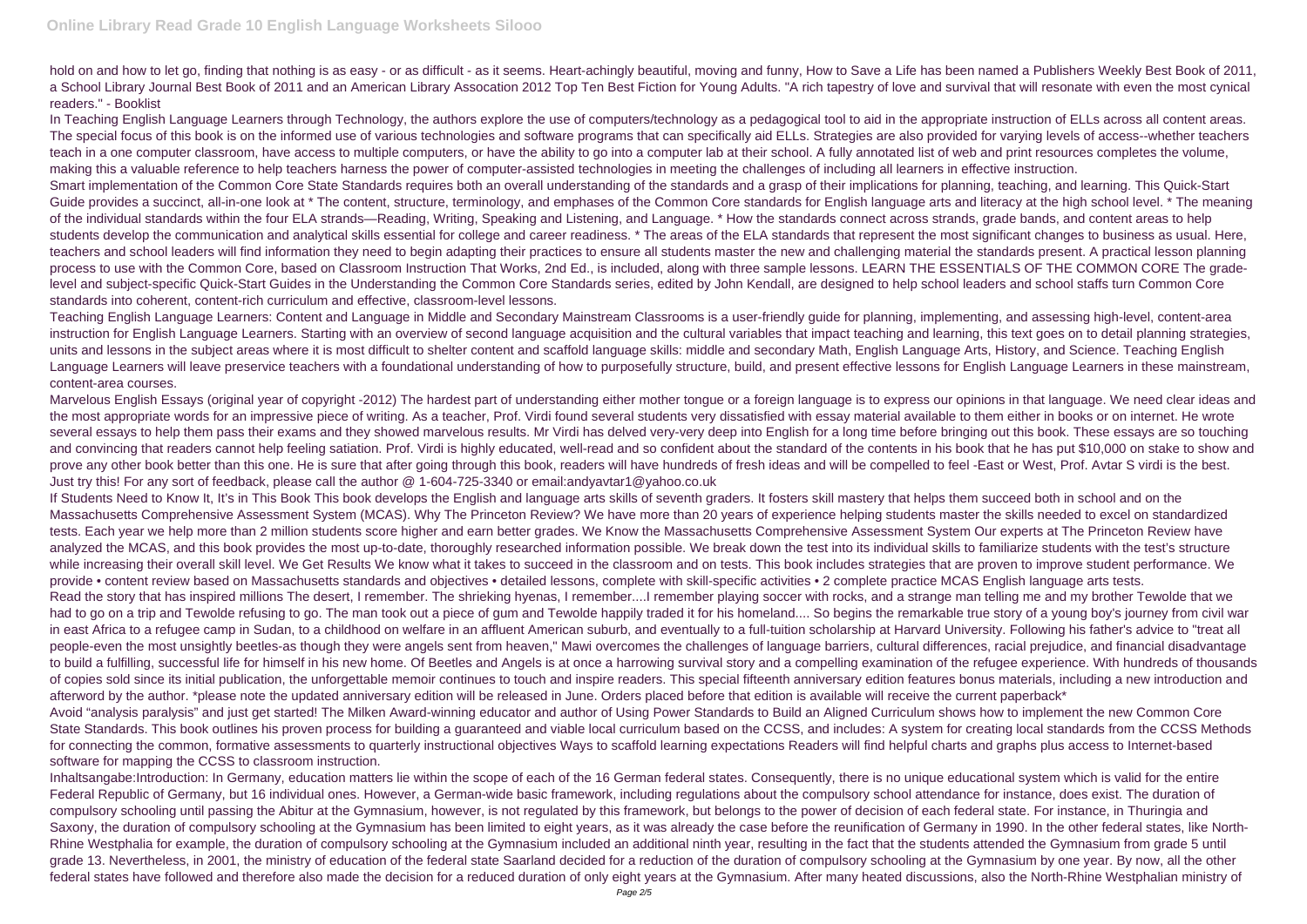education decided for a reduction of the duration of compulsory schooling at the Gymnasium. As a consequence of this decision, students of two grades (G8 and G9 students) entered the upper secondary level at all North-Rhine Westphalian Gymnasien on August 31st, 2010 (Ministerium für Schule und Weiterbildung des Landes Nordrhein-Westfalen, n.d.a). The students of this so-called Doppeljahrgang will all graduate in 2013 and therefore all of them will have to pass the same Abitur exams. Hence, it must be guaranteed that G8 students have the same preconditions as G9 students, despite having one year less of general schooling before graduating. Since no students have entered the upper secondary level after only five years at the Gymnasium in North-Rhine Westphalia before 2010, empirical research in this area is hardly available by now. Nevertheless, this Doppeljahrgang offers the unique chance of directly comparing G8 and G9 students in order to find out in how far the new G8 system was implemented successfully or not. Especially in the context of learning [...]

Presents the stories of the sharps who have acted as expert consultants to Westerners climbing the Himalayas, focusing in particular on Chhiring Dorie Sherpa and Pasang Lama, who survived when 11 other climbers died on K2 in August 2008. 15,000 first printing.

Paths to College and Career Jossey-Bass and PCG Education are proud to bring the Paths to College and Career English Language Arts (ELA) curriculum and professional development resources for grades 6–12 to educators across the country. Originally developed for EngageNY and written with a focus on the shifts in instructional practice and student experiences the standards require, Paths to College and Career includes daily lesson plans, guiding questions, recommended texts, scaffolding strategies and other classroom resources. Paths to College and Career is a concrete and practical ELA instructional program that engages students with compelling and complex texts. At each grade level, Paths to College and Career delivers a yearlong curriculum that develops all students' ability to read closely and engage in text-based discussions, build evidence-based claims and arguments, conduct research and write from sources, and expand their academic vocabulary. Paths to College and Career's instructional resources address the needs of all learners, including students with disabilities, English language learners, and gifted and talented students. This enhanced curriculum provides teachers with freshly designed Teacher Guides that make the curriculum more accessible and flexible, a Teacher Resource Book for each module that includes all of the materials educators need to manage instruction, and Student Journals that give students learning tools for each module and a single place to organize and document their learning. As the creators of the Paths ELA curriculum for grades 6–12, PCG Education provides a professional learning program that ensures the success of the curriculum. The program includes: Nationally recognized professional development from an organization that has been immersed in the new standards since their inception. Blended learning experiences for teachers and leaders that enrich and extend the learning. A train-the-trainer program that builds capacity and provides resources and individual support for embedded leaders and coaches. Paths offers schools and districts a unique approach to ensuring college and career readiness for all students, providing state-of-the-art curriculum and state-of-the-art implementation.

This book is a shorter version of Developing Literacy in Second-Language Learners, reporting the findings of the National Literacy Panel on Language-Minority Children and Youth. This book concisely summarizes what is known from empirical research about the development of literacy in language-minority children and youth, including development, environment, instruction, and assessment, --From publisher's description.

This dissertation is composed of three essays. Essay 1, "Does School Start Too Early For Student Learning?", considers the connection between school start time and student performance. Biological evidence indicates that adolescents' internal clocks are designed to make them fall asleep and wake up at later times than adults. This science has prompted widespread debate about delaying school start times in the U.S., a country which has some of the earliest start times worldwide. The debate suffers, however, from a glaring absence of evidence: the small number of prior studies has been too low powered statistically to test whether later start times improve achievement. I fill the gap by studying achievement across a large, nationally representative set of high schools that have varying start times. I identify the positive effect of later clock start times, as well as the independent effect of greater daylight at school start time. My primary empirical method is cross-sectional regression with rich controls for potentially confounding variables. The findings are confirmed by regression discontinuity analysis focused on schools close to time zone boundaries. I quantify the net gain in welfare from having an additional hour of sunlight before school starts by comparing the substantial lifetime earnings benefits for students against the likely the societal costs. Essay 2, "Student Success and Teaching Assistant Effectiveness In Large Classes", considers the impact teaching assistants (TAs) have on student performance. In universities, TAs play a crucial role by providing small group instruction in lecture courses with large enrollment. The multiplicity of TAs creates both positive opportunities and negative incentives. On the one hand, some TAs may excel at tasks--such as helping struggling students--at which other TAs fail. If so, all students may be able to learn better if they can match themselves to the TA that best suits their needs. On the other hand, the multiplicity of TAs means that students in the same class often receive instruction that varies in quality even though they are ultimately graded on the same standard. In this paper, we use data from a large lecture course in which students are conditionally randomly assigned to TAs. In addition to administrative data on scores and grades, we use survey data (which we generated) on students' initial preparation, their study habits, and their interactions with TAs. We identify the existence of variation among TAs in teaching effectiveness. We also identify how TAs vary in their effectiveness with certain subpopulations of students: the least and best prepared, students with different backgrounds, and so on. Using our parameter estimates, we simulate student achievement under scenarios such as random assignment to TAs, elimination/retraining of the least effective TAs, and matching of TAs to students based on initial information to show the potential gains in student welfare from more efficient matching. Essay 3, "A Study of Student Majors: A Historical Perspective", considers whether differing financial returns across degrees are a significant factor in a student's choice of a major. During the late 1990s, the U.S. experienced a technology boom that significantly increased the initial salary offers to engineering students, and computer science students in particular. These dramatic increases in returns provide an excellent opportunity to examine not only how students respond to salary levels, but also to salary trends. The existing literature has focused on the extent to which differing financial returns can affect a student's choice of undergraduate major. This paper extends the analysis to test if trends in salary levels also affect the share of students selecting into various majors using a comprehensive dataset of all post-secondary institutions. I find that students select into majors that offer higher salaries and have greater wage growth. Using a flexible empirical

This book uses an in-depth, phenomenological interview approach to explain the generational characteristics of today's Chinese university youths and the critical dispositions they believe indispensable in acquiring English as an academic language in and outside school settings. By presenting the authentic voices of the recruited participants, the book clarifies how English for academic purposes (EAP), as an emerging global phenomenon and a research-informed practice, enables and empowers them for conscious self-transformation and critical awareness development through language study. The book also explores issues arising in the fields of general English language teaching as well as traditional and critical EAP, and discusses university English language learners' learning needs and rights. The book further promotes a dynamic and transformative University EAP pedagogy of particularity, practicality, and possibility moving from the oppression of language education to its liberation, and the increasing critical consciousness among the present and future university youths in a time of great social changes.

Educating dual language learners (DLLs) and English learners (ELs) effectively is a national challenge with consequences both for individuals and for American society. Despite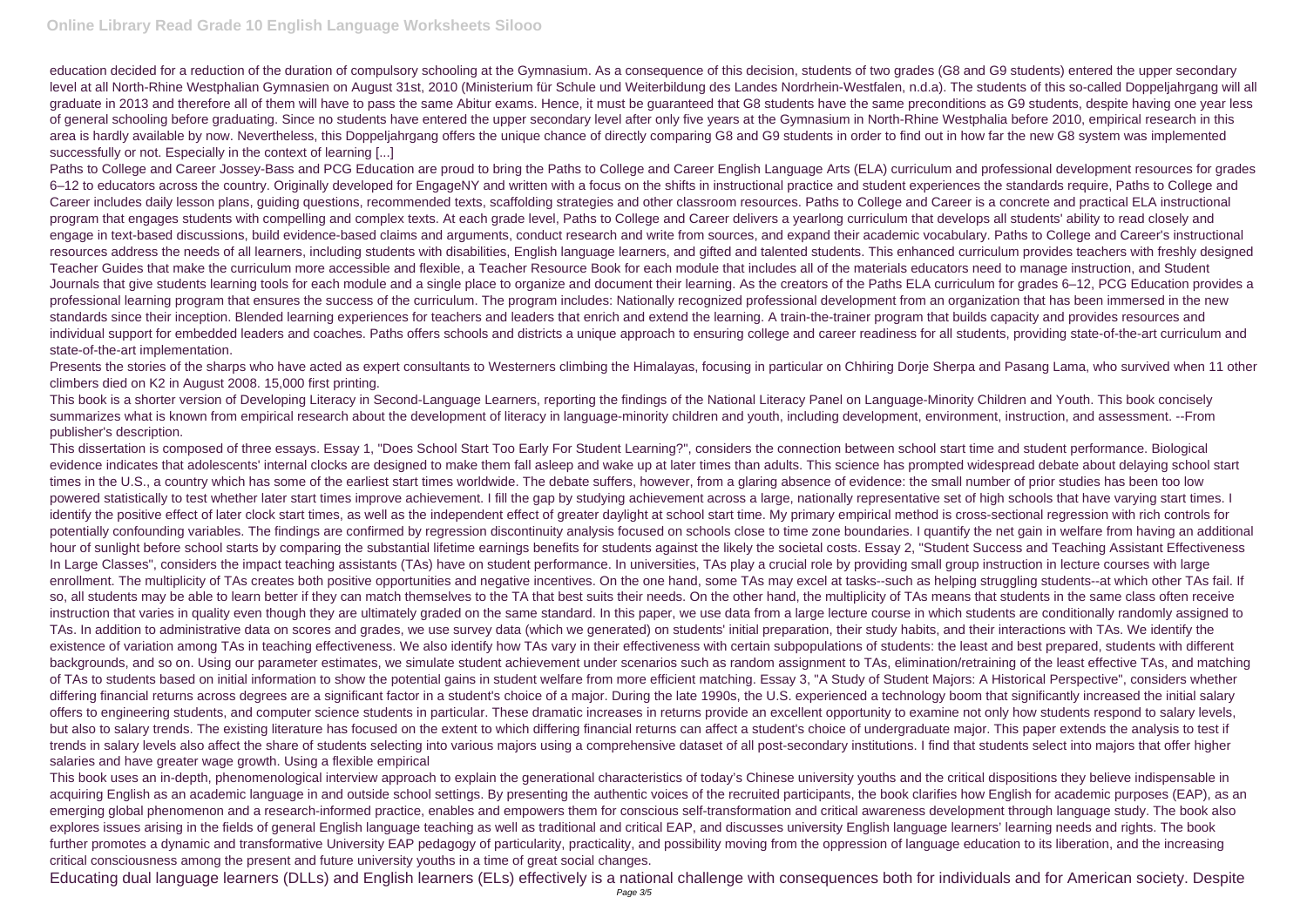## **Online Library Read Grade 10 English Language Worksheets Silooo**

their linguistic, cognitive, and social potential, many ELsâ€"who account for more than 9 percent of enrollment in grades K-12 in U.S. schoolsâ€"are struggling to meet the requirements for academic success, and their prospects for success in postsecondary education and in the workforce are jeopardized as a result. Promoting the Educational Success of Children and Youth Learning English: Promising Futures examines how evidence based on research relevant to the development of DLLs/ELs from birth to age 21 can inform education and health policies and related practices that can result in better educational outcomes. This report makes recommendations for policy, practice, and research and data collection focused on addressing the challenges in caring for and educating DLLs/ELs from birth to grade 12.

The Common Core State Standards have put close reading in the spotlight as never before. While middle and high school teachers want and need students to connect with, analyze, and learn from both literary and informational texts, many are unsure how to foster the skills students must have in order to develop deep and nuanced understanding of complicated content. Is there a process to follow? How is close reading different from shared reading and other common literacy practices? How do you prepare students to have their ability to analyze complex texts measured by high-stakes assessments? And how do you fit close reading instruction and experiences into an already crowded curriculum? Literacy experts Barbara Moss, Diane Lapp, Maria Grant, and Kelly Johnson answer these questions and more as they explain how to teach middle and high school students to be close readers, how to make close reading a habit of practice across the content areas, and why doing so will build content knowledge. Informed by the authors' extensive field experience and enriched by dozens of real-life scenarios and downloadable tools and templates, this book explores • Text complexity and how to determine if a particular text is right for your learning purposes and your students. • The process and purpose of close reading, with an emphasis on its role in developing the 21st century thinking, speaking, and writing skills essential for academic communication and college and career readiness. • How to plan, teach, and manage close reading sessions across the academic disciplines, including the kinds of questions to ask, texts to use, and supports to provide. • How to assess close reading and help all students—regardless of linguistic, cultural, or academic background—connect deeply with what they read and derive meaning from complex texts. Equipping students with the tools and process of close reading sets them on the road to becoming analytical and critical thinkers—and empowered and independent learners. In this comprehensive resource, you'll find everything you need to start their iourney.

This is Book Two of two texts for Grade 9 and 10 English. This book is not dependant on Book One. New grammar concepts include retained objective complements, nominative absolutes, moods of verbs, and idioms. Composition lessons teach expository essays, stories, descriptions, and parliamentary procedure. Includes lessons to improve writing, speaking, and editing skills. Writing and speaking lessons focus on style rather than content.

This volume highlights some of the main issues and questions surrounding the field of second language (L2) writing, and includes 14 chapters authored by contributors from a wide variety of geographical regions including, but not limited to, North America, Europe, Australia, and Asia. The authors are all experienced L2 writing researchers, and their contributions will enhance the reader's understanding of issues related to L2 writing. Considering the breadth and the depth of the issues raised and discussed, the book will appeal to a wide readership, including postgraduate students of Teaching English to Speakers of Other Languages (TESOL) and Applied Linguistics (AL), and both early-career and experienced TESOL/AL researchers.

"Extraordinary for its craft and emotional effect . . . [Ethan Canin is] a writer of enormous talent and charm." –The Washington Post "Character is destiny," wrote Heraclitus–and in this collection of four unforgettable stories, we meet people struggling to understand themselves and the unexpected turns their lives have taken. In "Accountant," a quintessential company man becomes obsessed with the phenomenal success of a reckless childhood friend. "Batorsag and Szerelem" tells the story of a boy's fascination with the mysterious life and invented language of his brother, a math prodigy. In "City of Broken Hearts," a divorced father tries to fathom the patterns of modern relationships. And in "The Palace Thief," a history teacher at an exclusive boarding school reflects on the vicissitudes of a lifetime connection with a student scoundrel. A remarkable achievement by one of America's finest writers, this brilliant volume reveals the moments of insight that illuminate everyday lives. "Captivating . . . a heartening tribute to the form . . . an exquisite performance." –The Boston Sunday Globe "A model of wit, wisdom, and empathy. Chekhov would have appreciated its frank renderings and quirky ironies." –Chicago Tribune The CliffsTestPrep series offers full-length practice exams that simulate the real tests; proven test-taking strategies to increase your chances at doing well; and thorough review exercises to help fill in any knowledge gaps. CliffsTestPrep California High School Exit Exam: English-Language Arts can help you pass this critical competency exam necessary for high school graduation. More and more high schools are requiring exit exams in order to ensure that all students graduate with a thorough knowledge of state standards in mathematics. This easy-to-use CAHSEE English-Language Arts Preparation Guide gives you that extra edge with Three full-length practice tests Samples and strategies for all question types Review of the California English-Language Arts standards Answers to common questions about the test Analysis charts to help you spot your weaknesses, including Essay Checklists This book will help you understand the types of questions that will test your knowledge of state standards for grades 8 and 10. In addition, you'll hone your knowledge in all of the key subject areas, such as Word analysis — discovering meaning Reading comprehension — understanding the main idea, purpose and tone Literary response and analysis — understanding characters, relationships, fiction, theme, and poetry Writing strategies — finding and correcting errors Writing conventions — writing an essay With guidance from the CliffsTestPrep series, you'll feel at home in any standardized-test environment! If Students Need to Know It, It's in This Book This book develops the English and language arts skills of high school students. It fosters skill mastery that helps them succeed